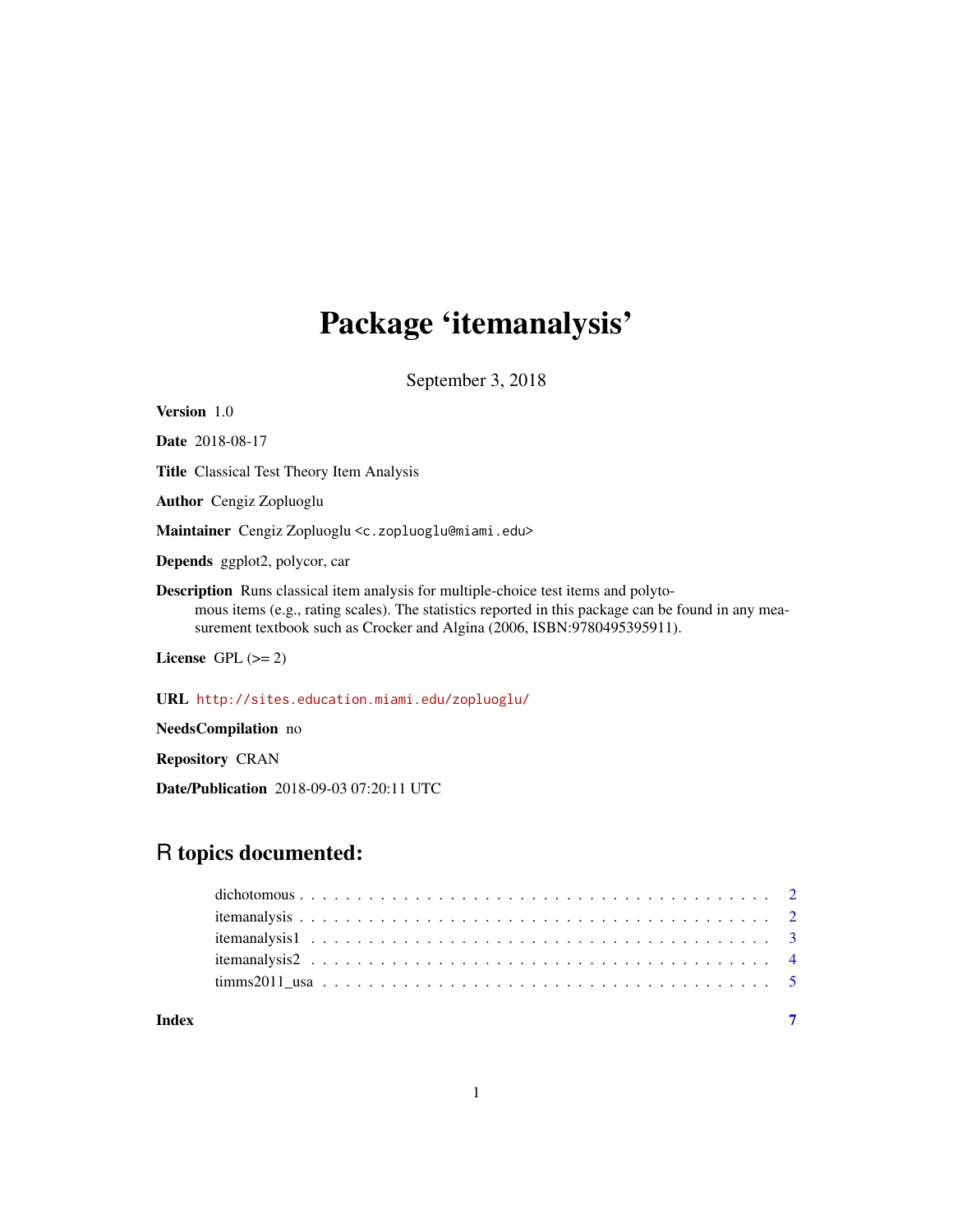<span id="page-1-0"></span>

### Description

The data is taken from the following website http://www.jmetrik.com/example-data.php. This file includes nominal responses of 6,000 examinees to 56 binary items.

#### Usage

data(dichotomous)

### Format

A data frame with 60000 examinees and 56 items

itemanalysis *itemanalysis: Classical Test Theory Item Analysis*

### Description

This package

#### Details

| Package:  | <b>ITEMAN</b> |
|-----------|---------------|
| Type:     | Package       |
| Version:  | 1.0           |
| Date:     | 2015-09-29    |
| License:  | $GPL-2$       |
| LazyLoad: | yes           |

The package can be used to run classical item analysis for multiple-choice test items and polytomously scored items (e.g., rating scale items).

#### Author(s)

Maintainer: Cengiz Zopluoglu <c.zopluoglu@miami.edu>

#### See Also

[itemanalysis1](#page-2-1) for running classical item analysis for multiple-choice test items [itemanalysis2](#page-3-1) for running classical item analysis for polytomously scored items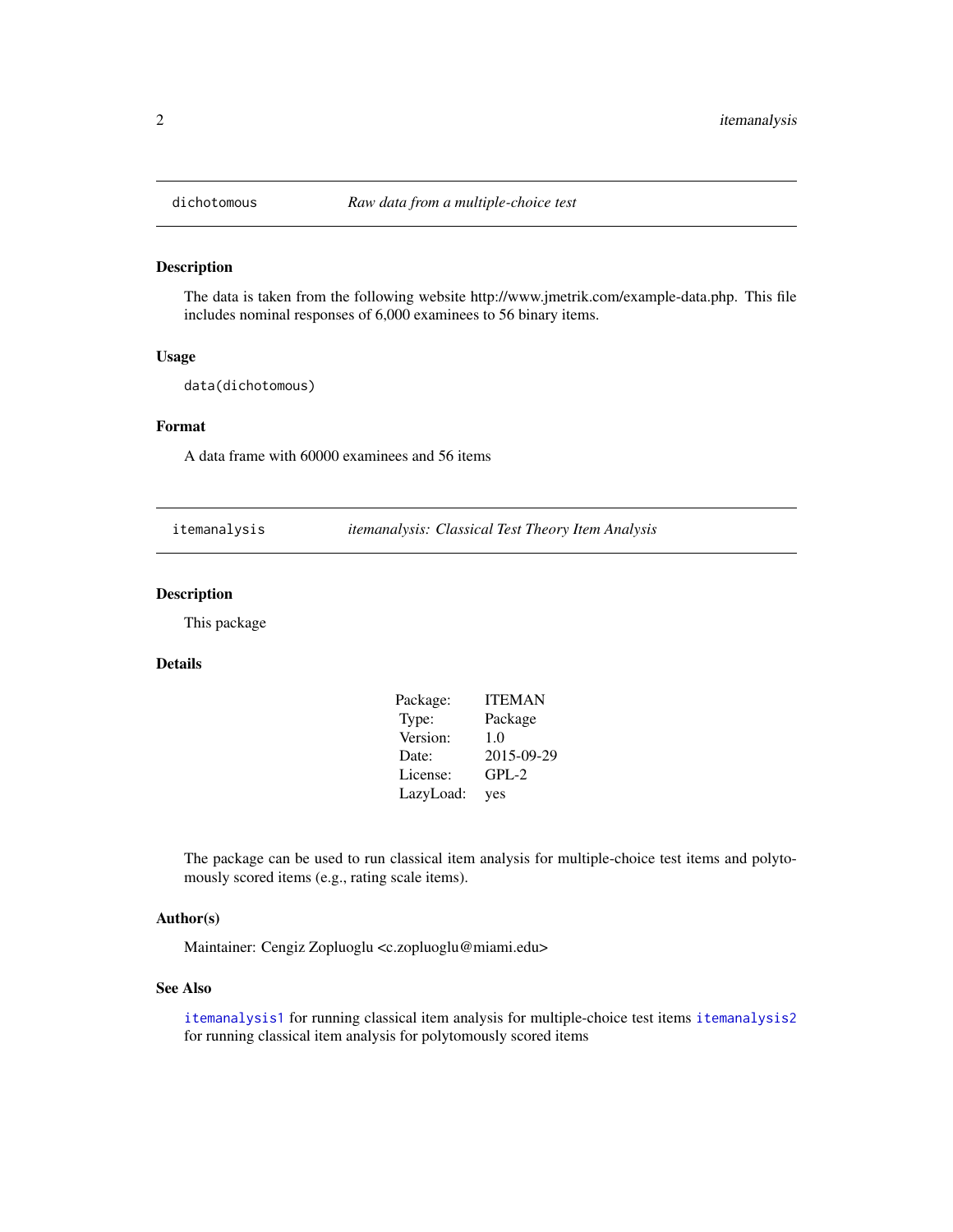<span id="page-2-1"></span><span id="page-2-0"></span>

# Description

Classicial Test Theory Item Analysis for Multiple-Choice Test Items

# Usage

```
itemanalysis1(data, key, options, ngroup = ncol(data) + 1, correction = TRUE)
```
# Arguments

| data       | a data frame with $N$ rows and $m$ columns, with $N$ denoting the number of sub-<br>jects and <i>m</i> denoting the number of items. |
|------------|--------------------------------------------------------------------------------------------------------------------------------------|
| key        | a vector of answer key with a length of $m$                                                                                          |
| options    | a vector of response options for the test such as $c("A", "B", "C", "D")$                                                            |
| ngroup     | number of score groups to be use for plotting the item trace lines                                                                   |
| correction | TRUE or FALSE. If it is TRUE, then an adjustment is made for point-biserial<br>correlation.                                          |

#### Details

To be added later.

# Value

plots a list object storing the item trace line plots for each item

# Author(s)

Cengiz Zopluoglu

# See Also

[itemanalysis2](#page-3-1) for classical item analysis of polytomously scored items

# Examples

```
data(dichotomous)
head(dichotomous)
str(dichotomous)
# Key response vector
key <- c("A","D","C","B","C","B","C","D","A","D","C","A","D","C","A",
```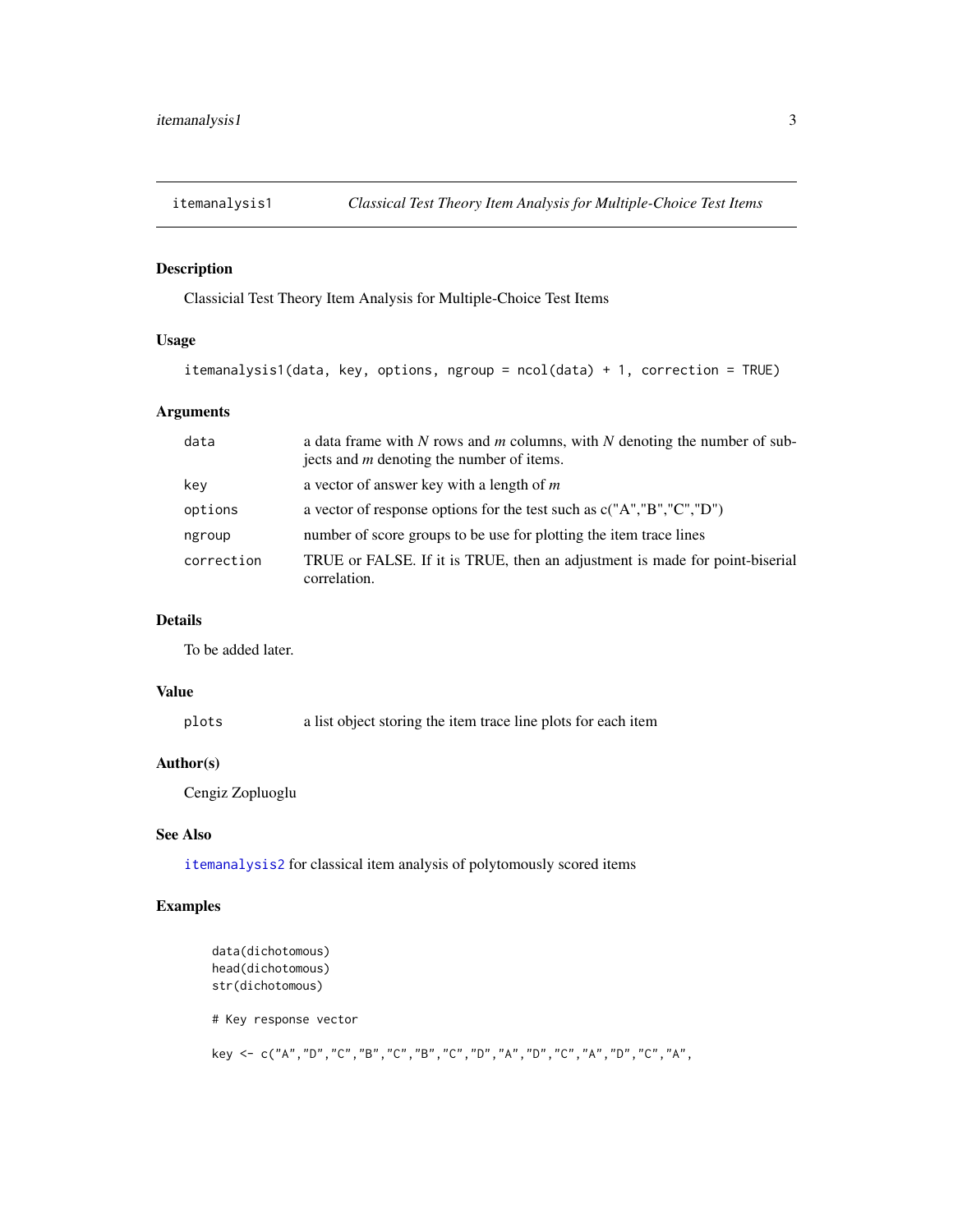```
"B","D","B","A","C","A","A","C","B","C","B","D","A","A","A",
       "C","B","B","A","B","D","D","A","D","C","D","A","B","B","C",
        "D","B","C","C","B","D","A","C","B","A","D")
# Use itemanalysis1 function to run the item analysis
 # In order to reduce running time for the example below,
 # I specify "data=dichotomous[,1:10]", so it only analyze the
 # first 10 items.
 # You should specify "data=dichotomous" to analyze based on 56 items.
item.analysis <- itemanalysis1(data=dichotomous[,1:10],
                      key=key,
                      options=c("A","B","C","D"),
                      ngroup=10,
                      correction=FALSE)
# item.analysis$plots[[1]] # Item Trace Line for the first item
# item.analysis$plots[[2]] # Item Trace Line for the second item
# item.analysis$plots[[3]] # Item Trace Line for the third item
# item.analysis$plots[[4]] # Item Trace Line for the fourth item
# item.analysis$plots[[5]] # Item Trace Line for the fifth item
# item.analysis$plots[[6]] # Item Trace Line for the sixth item
# item.analysis$plots[[7]] # Item Trace Line for the seventh item
# item.analysis$plots[[8]] # Item Trace Line for the eigth item
# item.analysis$plots[[9]] # Item Trace Line for the ninth item
# item.analysis$plots[[10]] # Item Trace Line for the tenth item
```
<span id="page-3-1"></span>itemanalysis2 *Classical Test Theory Item Analysis for Polytomous Items*

#### **Description**

Classical Test Theory Item Analysis for Polytomous Items

#### Usage

```
itemanalysis2(data, options, ngroup = ncol(data) + 1, correction = TRUE)
```
#### Arguments

| data       | a data frame with N rows and $m$ columns, with N denoting the number of sub-<br>jects and $m$ denoting the number of items.                   |
|------------|-----------------------------------------------------------------------------------------------------------------------------------------------|
| options    | a vector of numerical code of the response categories available for the items<br>such as $c(0,1,2,3)$ . The minumum score is assumed to be 0. |
| ngroup     | number of score groups to be use for plotting the item trace lines                                                                            |
| correction | TRUE or FALSE. If it is TRUE, then an adjustment is made for point-biserial<br>correlation.                                                   |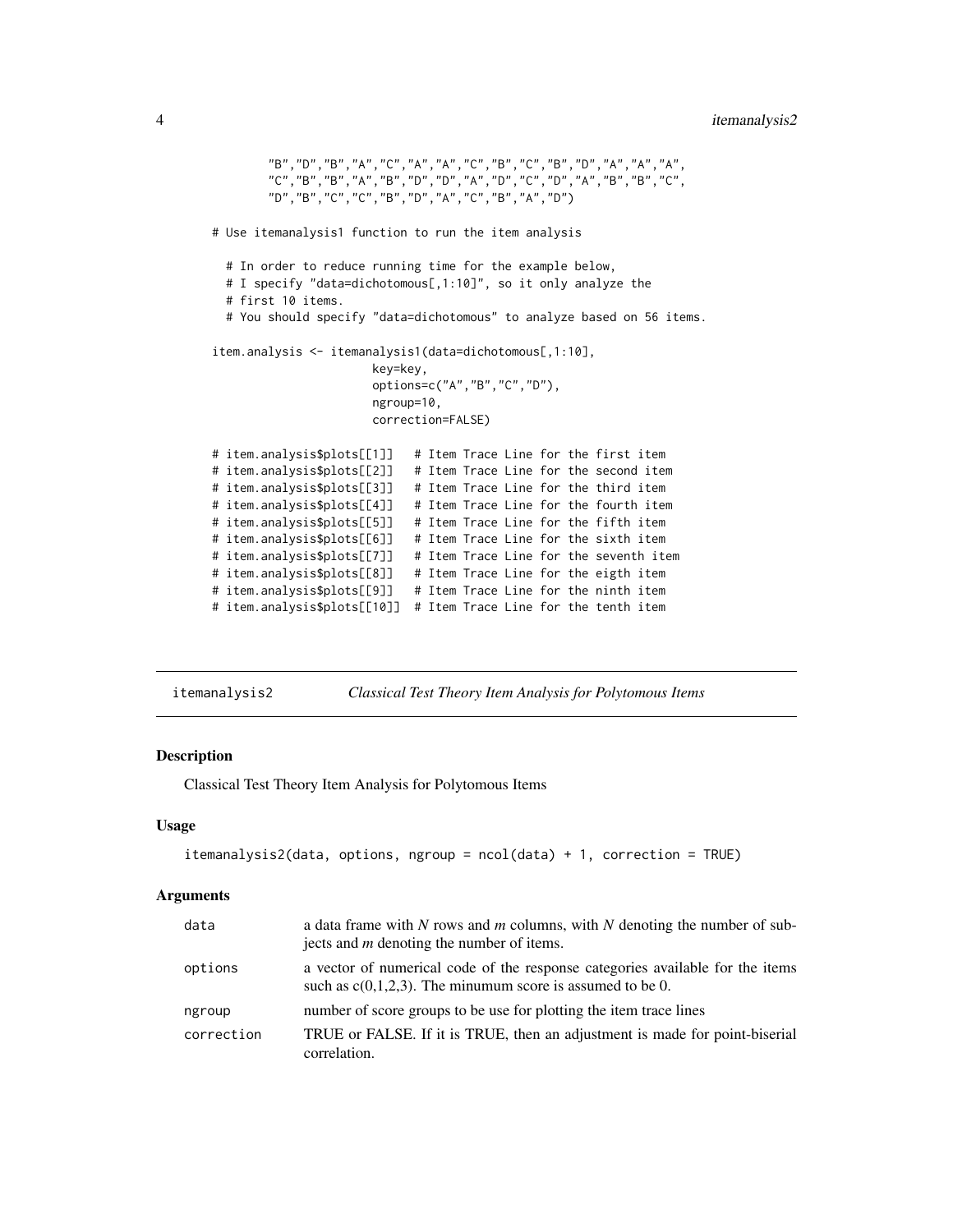# <span id="page-4-0"></span>**Details**

to be added later

### Value

plots a list object storing the item trace line plots for each item

# Author(s)

Cengiz Zopluoglu

### See Also

[itemanalysis1](#page-2-1) for classical item analysis of multiple-choice test items

# Examples

```
data(timss2011_usa)
timss2011_usa$Q14B <- recode(var = timss2011_usa$Q14B,
                            recodes = "c(0)=3;c(1)=2;c(2)=1;c(3)=0")timss2011_usa$Q14C <- recode(var = timss2011_usa$Q14C,
                            recodes = "c(0)=3;c(1)=2;c(2)=1;c(3)=0")item.analysis <- itemanalysis2(data=timss2011_usa,
                              options=c(0,1,2,3),
                              ngroup=18,
                              correction=FALSE)
# item.analysis$plots[[1]] # Item Trace Line for the first item
# item.analysis$plots[[2]] # Item Trace Line for the second item
# item.analysis$plots[[3]] # Item Trace Line for the third item
# item.analysis$plots[[4]] # Item Trace Line for the fourth item
# item.analysis$plots[[5]] # Item Trace Line for the fifth item
# item.analysis$plots[[6]] # Item Trace Line for the sixth item
```
timms2011\_usa *TIMMS 2011 USA Data - Attitude Towards Math*

### Description

The data is a subset of TIMSS 2011 USA data and includes responses for six statements to measure attitudes towards math. These rating scale items have response codes from 0 to 3 with 0 indicating "I strongly disagree", 1 indicating "I disagree", 2 indicating "I agree", and 3 indicating "I strongly agree" for a given statement. Note that items 14B and 14C has to be reverse coded before analysis to make them consistent with other four items.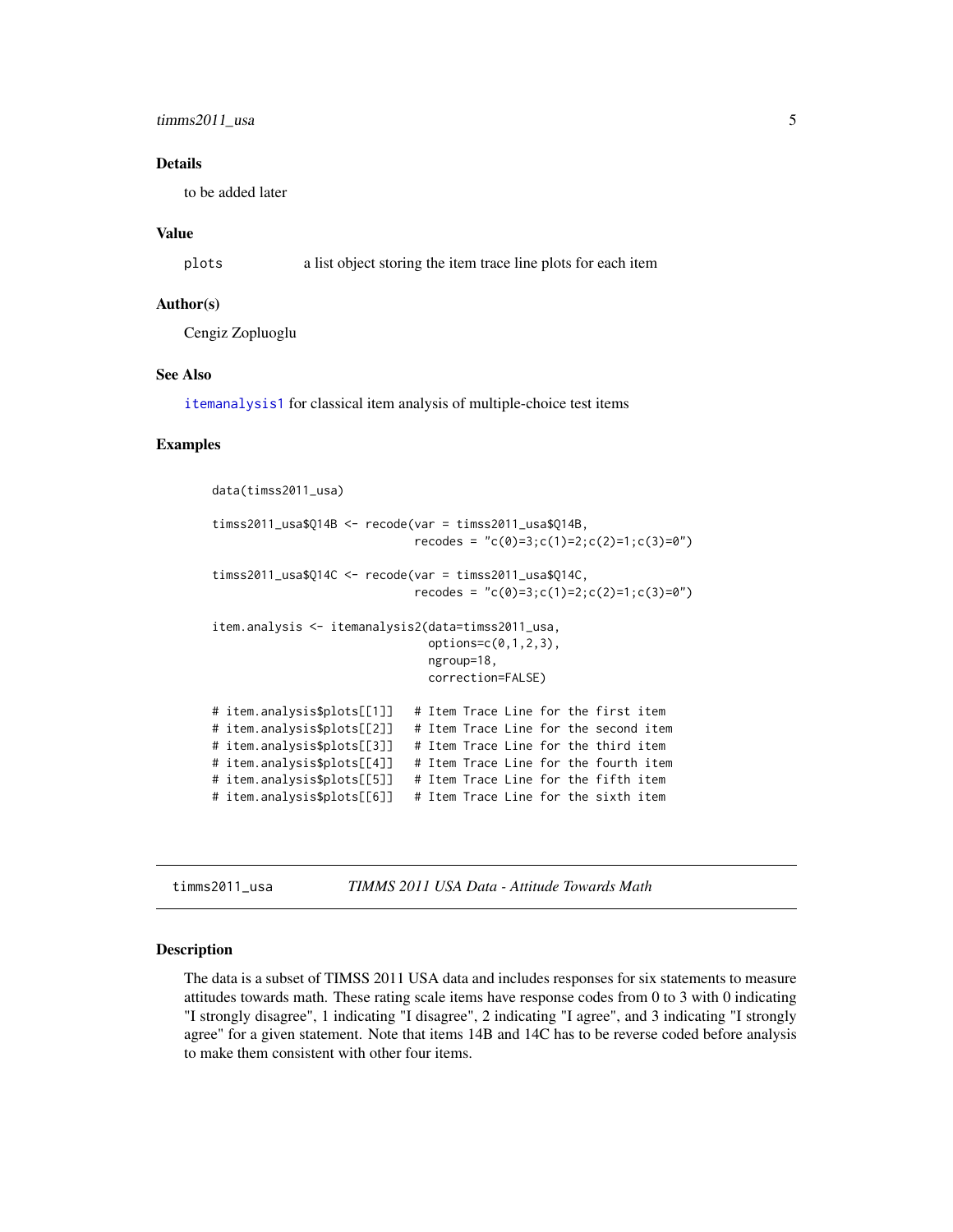# Usage

data(timss2011\_usa)

# Format

A data frame with 10079 observaiton and 6 items.

- Q14A I enjoy learning mathematics
- Q14B I wish have not to study Math
- Q14C Mathematics is boring
- Q14D I learn interesting things in mathematics class
- Q14E I like mathematics
- Q14F I think it's important to do well in mathematics